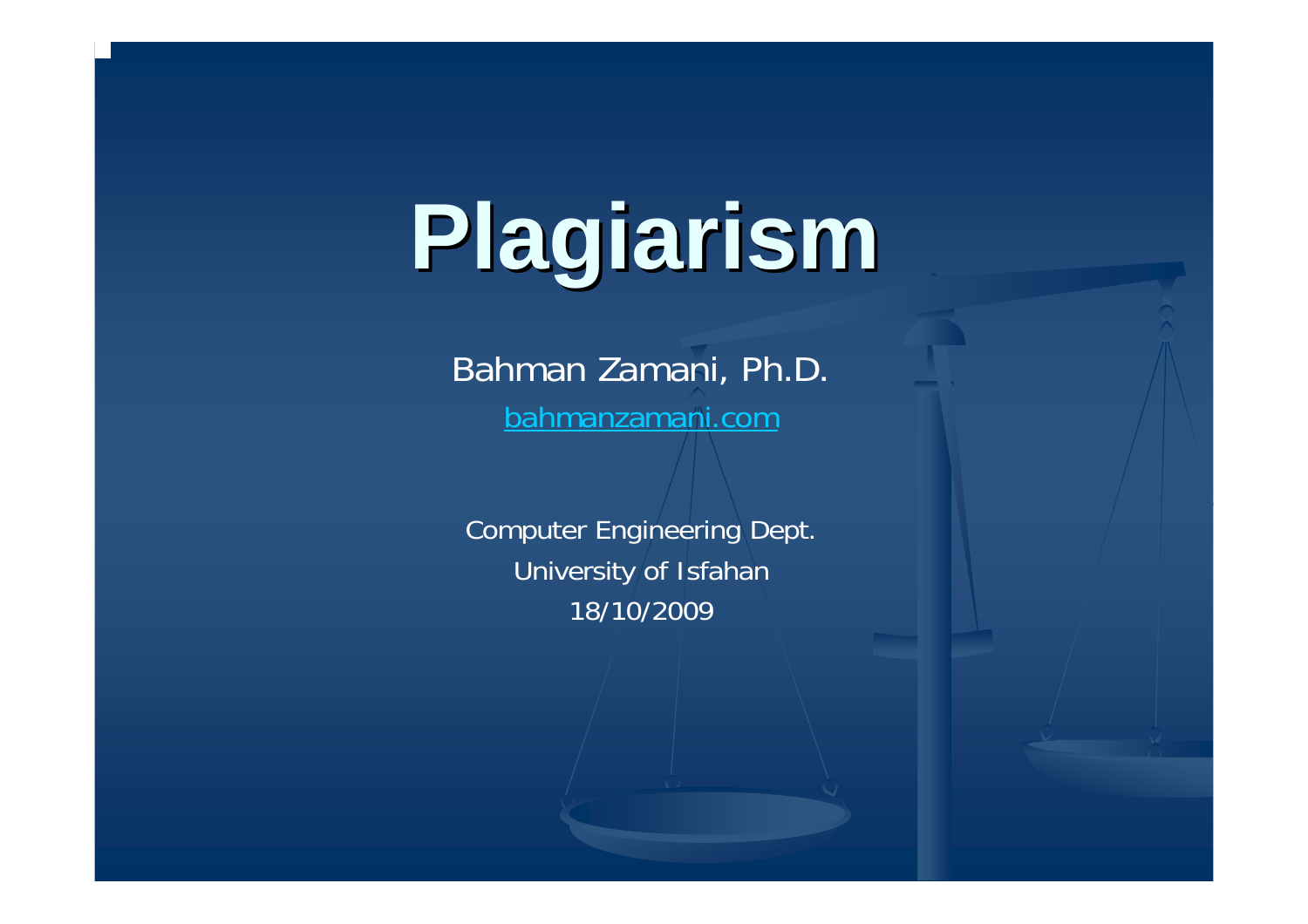## **Overview**

**Plagiarism, what is it? Plagiarism, how to avoid it? Direct Quotation** Ξ **Paraphrasing Plagiarism Example Plagiarism and Concordia University Referencing and Citation Styles**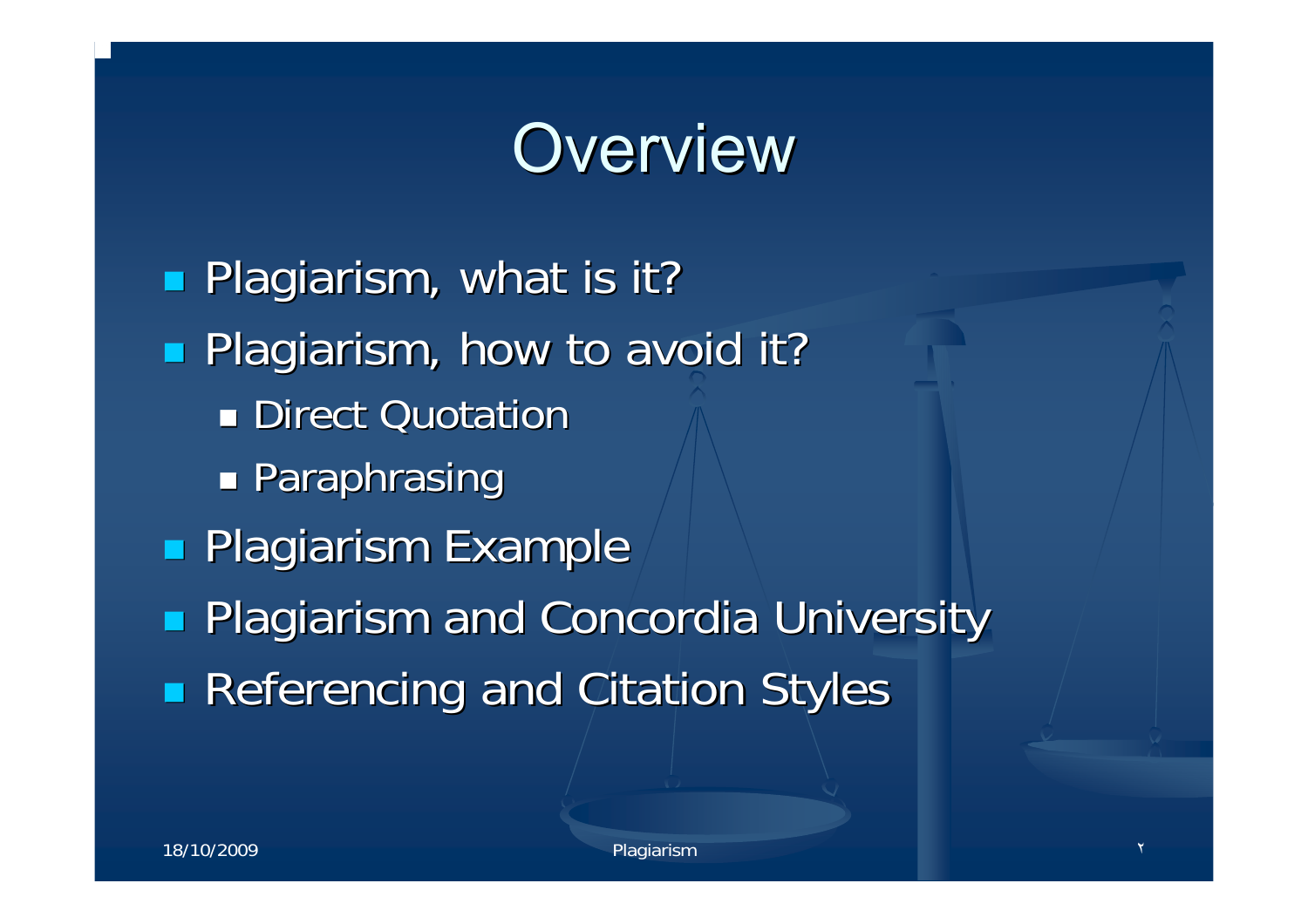## **Plagiarism: Before & After Plagiarism: Before & After**



[Photo: [http://fa.wikipedia.org/wiki/](http://fa.wikipedia.org/wiki/������)انتحال [



[Photo: [http://supportservices.concordia.ca/st](http://supportservices.concordia.ca/studentadvocateprogram/mystories/) [udentadvocateprogram/mystories/\]](http://supportservices.concordia.ca/studentadvocateprogram/mystories/)

18/10/2009 Plagiarism

٣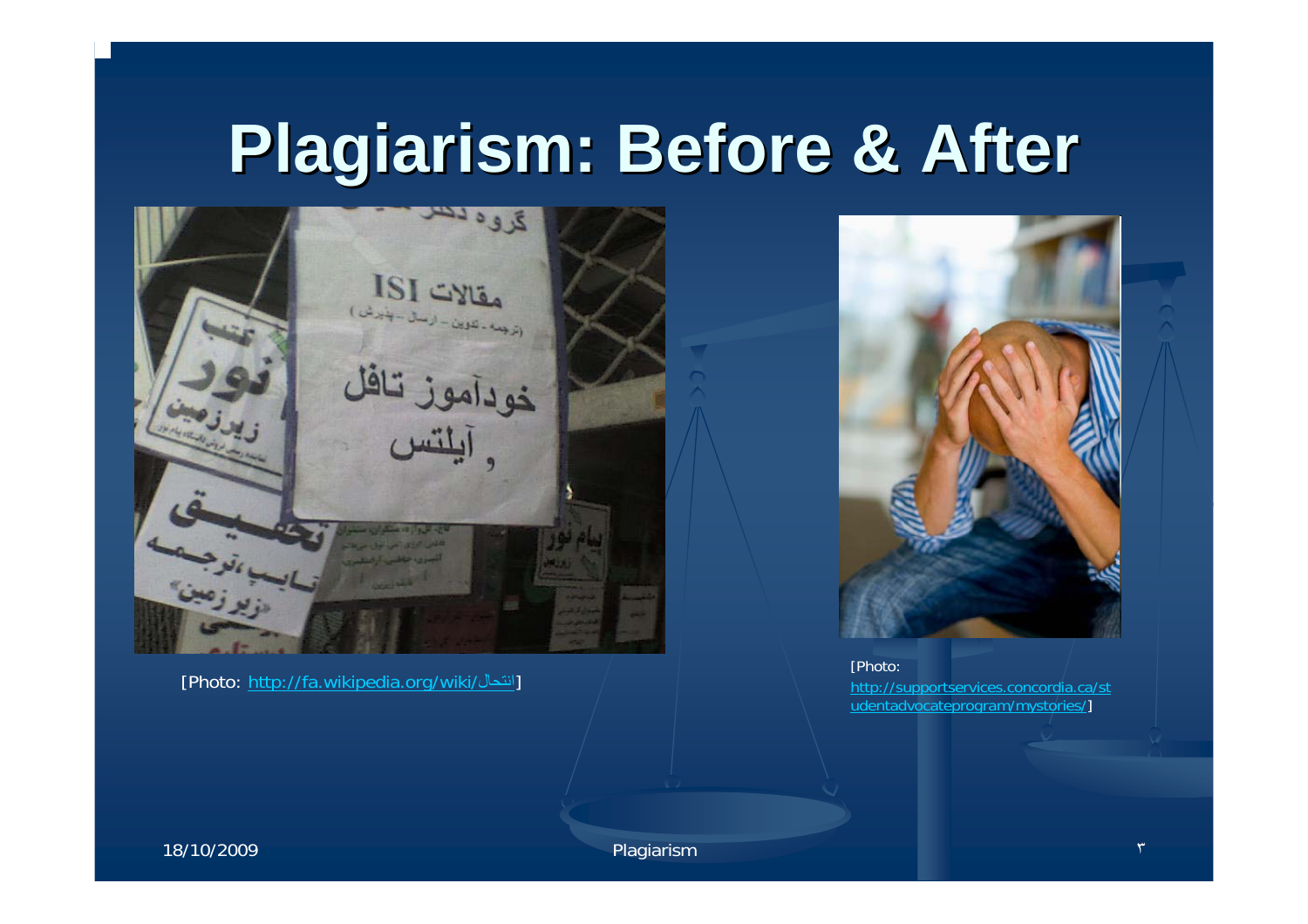## **Plagiarism, What is it? Plagiarism, What is it?**

**.** "the presentation of the work of another person as one's own OR without proper acknowledgement. ".<br>ordia.ca/academicintegrity/plagiarism/] **Pamphlet about Plagiarism at Concordia University** 

**In English, French, Chinese, Arabic, and In** Persian!?! [Source: http://provost.concordia.ca/academicintegrity/plagiarism/]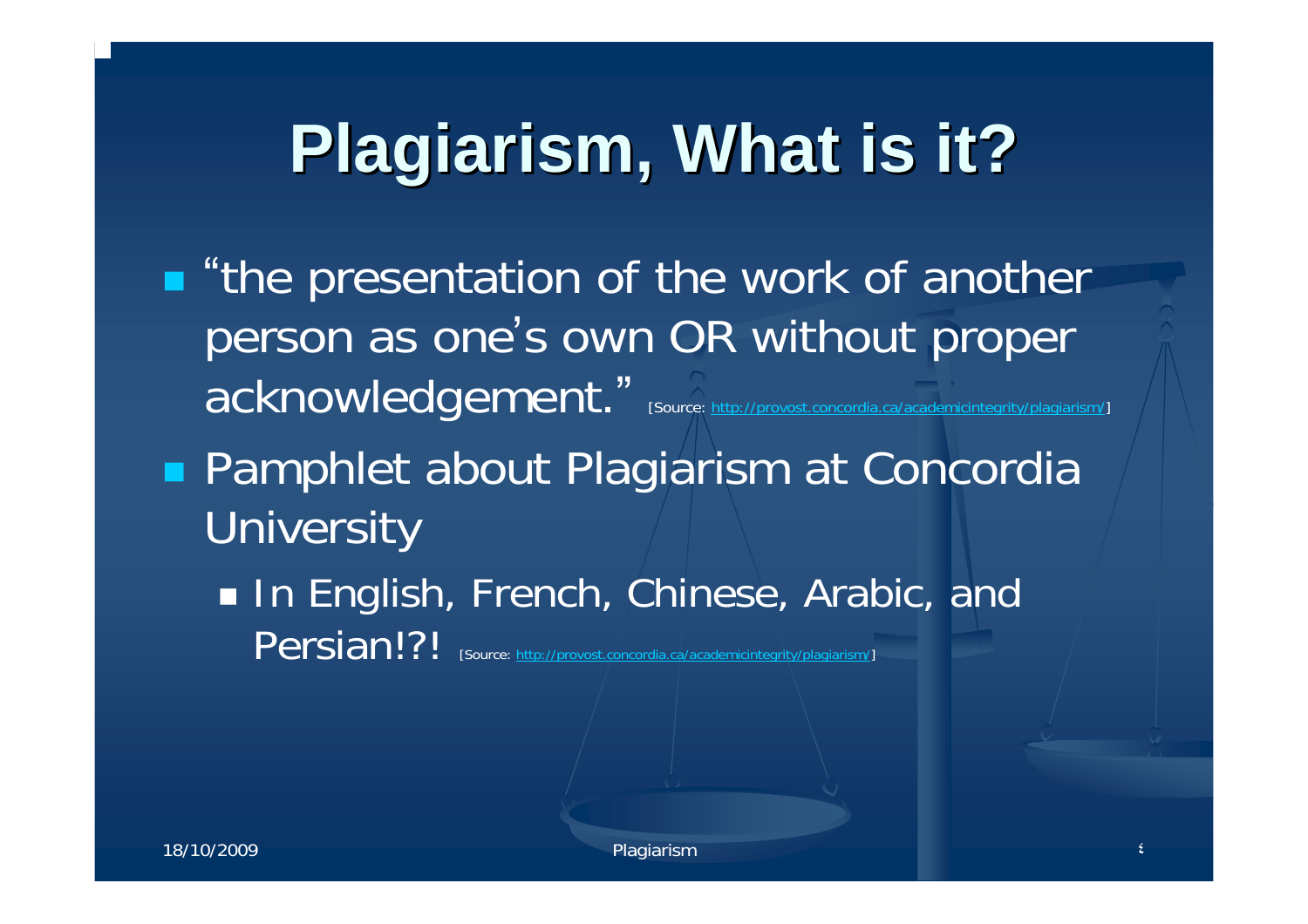## **Plagiarism, How to avoid it? Plagiarism, How to avoid it?**

- ш Mention (cite) the sources of used information
	- $\blacksquare$ Do not cite general knowledge, e.g., "water freezes at 0°c."
	- $\blacksquare$ Do no cite common knowledge in your field, e.g., "Central Processing Unit (CPU)"
		- What about "Unified Modeling Language (UML)?"
	- п There is no rule, my suggestion: "Wash your hands."



[Photo: http://ww

- п Cite sources correctly
- п Example: [Source: <http://www.ic.sunysb.edu/Class/sourcebk/frost3sumframe.html>]

The authors of Writing in the Liberal Arts Tradition believe that "the goal of learning to write The authors of *Writing in the Liberal Arts Tradition* believe that "the goal of learning to write<br>'in the liberal arts tradition' is the well-rounded writer'' (xiii). A well-rounded writer, they explain is one with training and practice in a variety of writing tasks (xiii).

#### References:

Kinneavy, James L., William J. McCleary, and Neil Nakadate. *Writing in the Liberal Arts*<br>*Tradition: A Rhetoric with Readings.* New York: Harper, 1985.

#### 18/10/2009 Plagiarism <sup>٥</sup>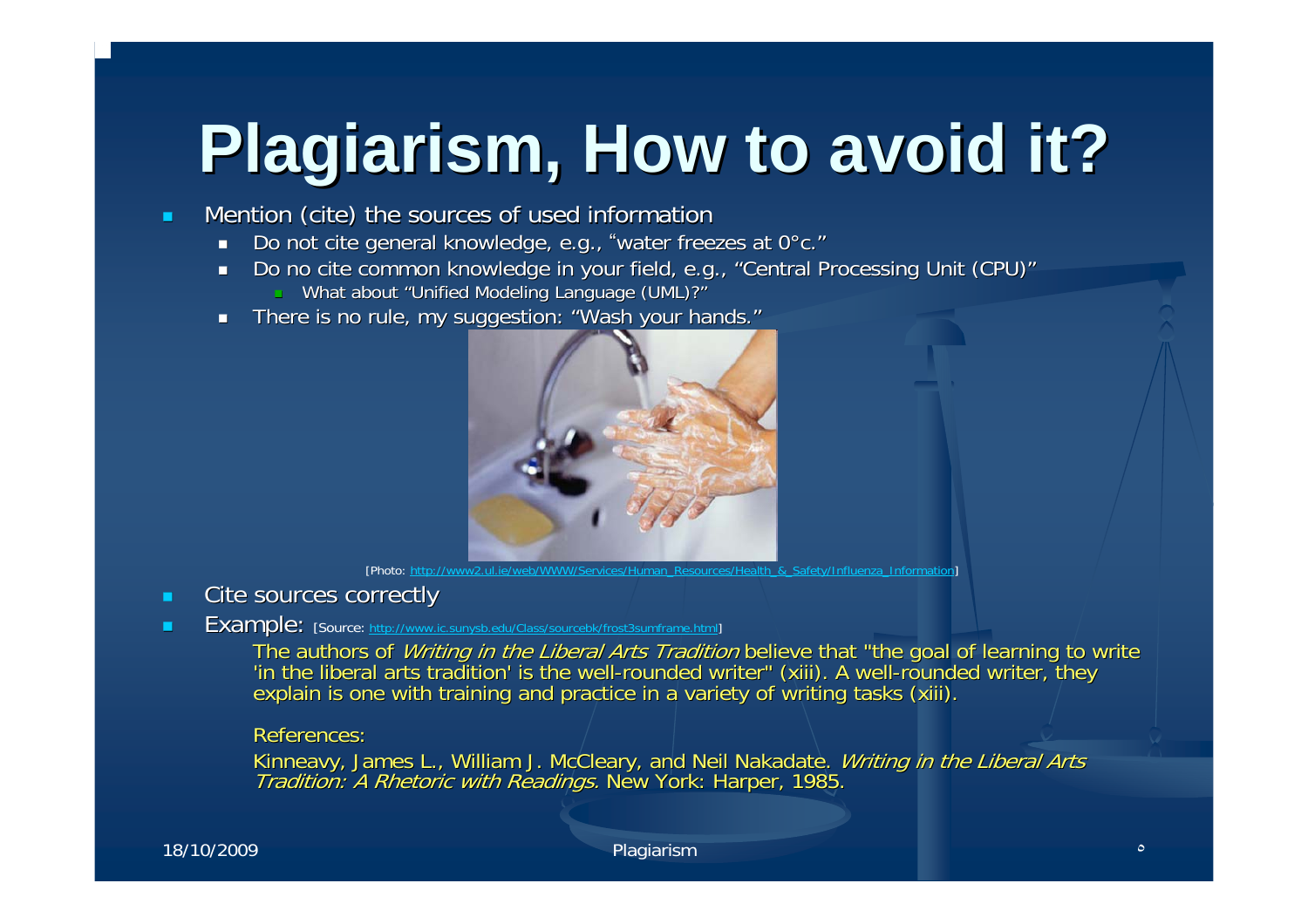## **Plagiarism, How to avoid it?** (cont'd)

 $\blacksquare$ Borrowing someone else's idea [Source: http://provost.concordia.ca/academicintegrity/provost.concordia.ca/academi

- Direct Quotation: for copying others' exact words (verbatim)
	- m. Do not rephrase
	- $\Box$  For omitting part of a text use ellipsis (...)
	- $\lrcorner$  Cite the source exactly after the quotation.

 $\blacksquare$ **Example** [Source: [http://www.ic.sunysb.edu/Class/sourcebk](http://www.ic.sunysb.edu/Class/sourcebk/frost3sumframe.html)/frost3sumframe.html ]

> The authors of *Writing in the Liberal Arts Tradition* believe that<br>"the goal of learning to write 'in the liberal arts tradition' is the<br>well-rounded writer" (xiii). A well-rounded writer, they explain is<br>one with trainin one with training and practice in a variety of writing tasks (xiii).

#### References:

Kinneavy, James L., William J. McCleary, and Neil Nakadate. York: Harper, 1985.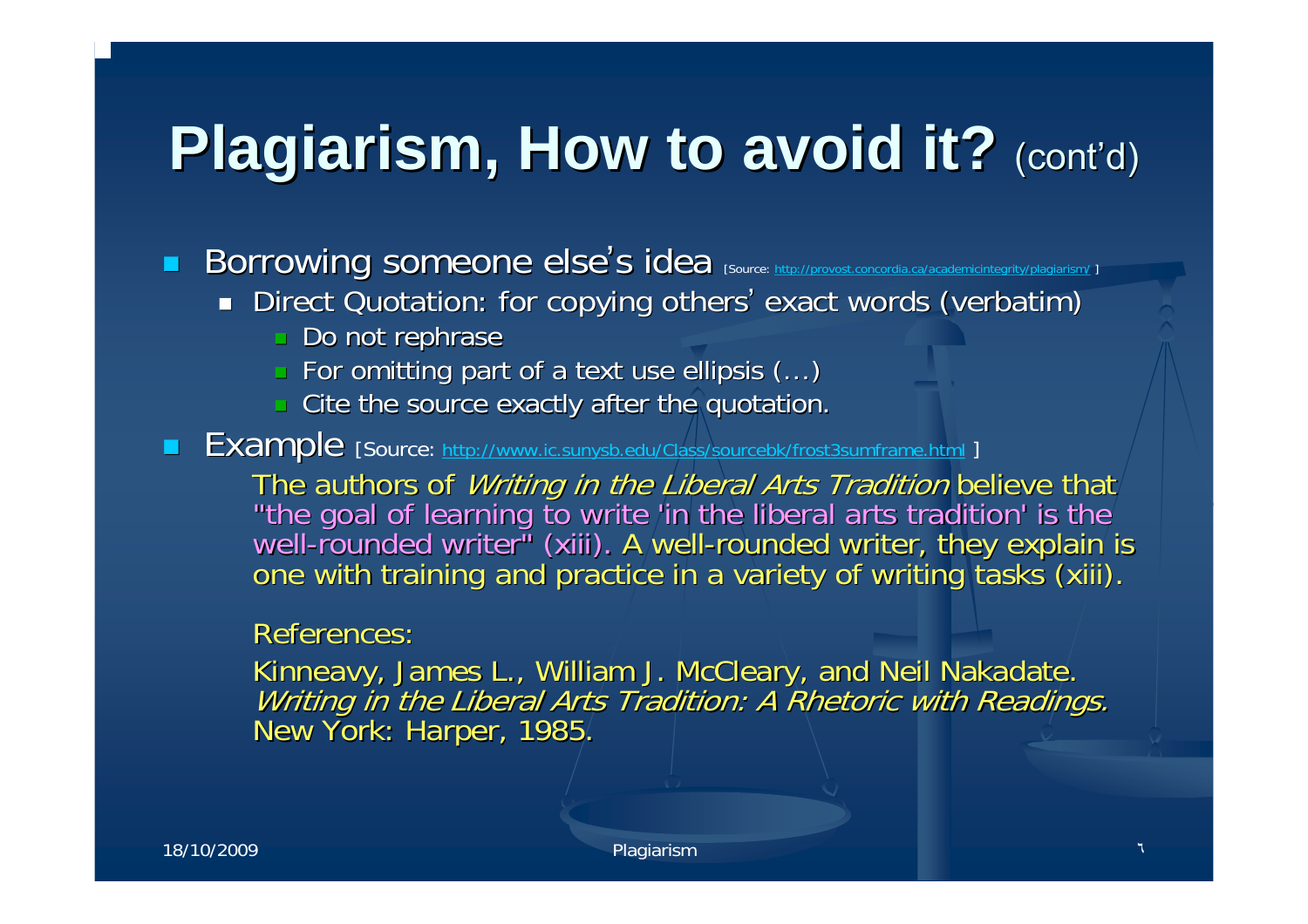## **Plagiarism, How to avoid it?** (cont'd)

p. Borrowing someone else's idea [Source: http://p

- $\mathcal{L}$  Paraphrase: It is more than rearranging a few words of the original text!
- $\mathcal{L}$ Paraphrasing Guidelines [Source: <http://learning.concordia.ca/Help/handouts/WritingHO/paraphrasing.shtml>]
- п Four steps:
	- Read the original text
	- Understand it
	- Rewrite it in your own words (without looking at the original o ne)
	- Cite the source
- П There is no rule, my suggestion: "Use the original sentence, if you think that is the best way of saying it."
- п In Social Sciences it is normal to have a lot of direct quotations in a paper, but Engineers are embarrassed of using a lot of direct/quotes!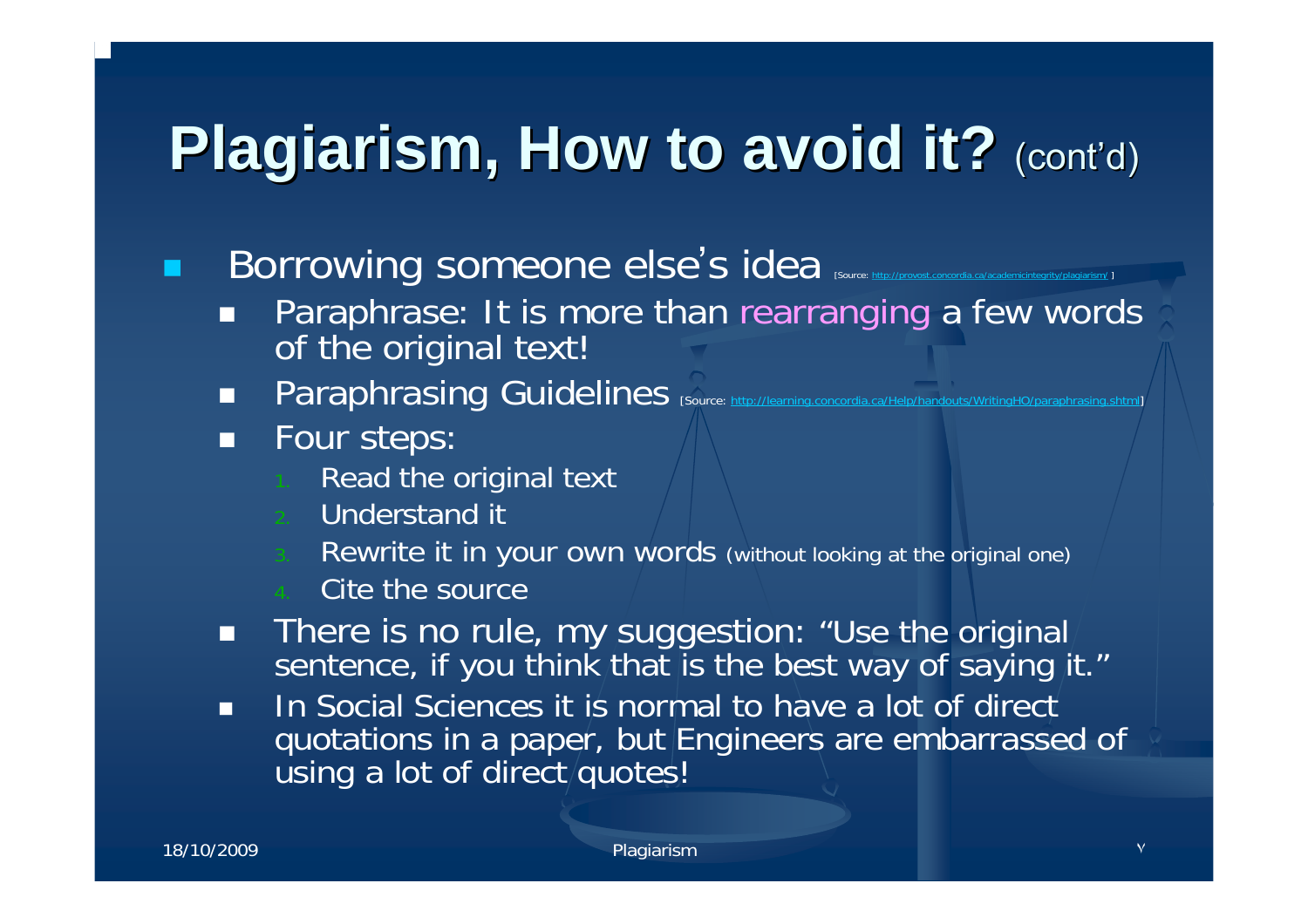## **Paraphrasing Example Paraphrasing Example**

[Source: http://prov[ost.concordia.ca/ac](http://provost.concordia.ca/academicintegrity/plagiarism/)ademicintegrity/plagiarism/]

**Driginal**: Students frequently overuse direct quotation in taking notes, and as a result they overuse quotation in the final research paper. Probably only about 10% of your final manuscript should appear as directly quoted matter. Therefore, you should strive to limit the amount of exact transcribing of source materials while taking notes.

Lester, J. D.Writin g Research Papers. 2nd ed. (1976) 46-47

- $\blacksquare$  **Acceptable paraphrase**: In research papers, students often quote excessively, failing to keep quoted material down to a desirable level. Since the problem usually originates during note taking, it is  $\overline{\phantom{a}}$ essential to minimize the material recorded verbatim (Lester, 1976).
- $\blacksquare$  **A plagiarized version**: Students often use too many direct quotations when they take notes, resulting in too many of them in the final research paper. In fact, probably only about 10% of the final copy should consist of directly quoted material. So it is important to limit the amount of source material copied while taking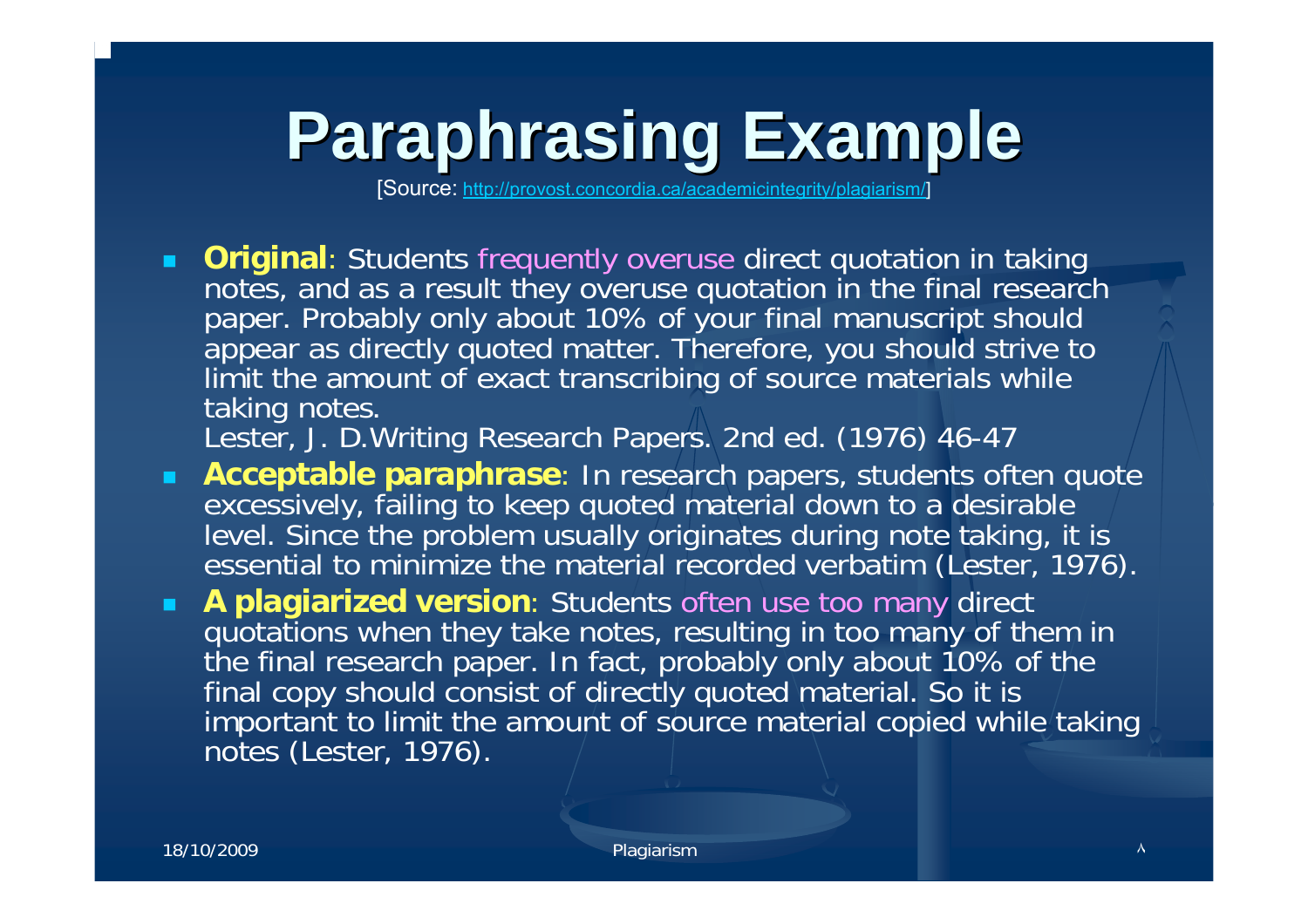## **Plagiarism Exercises Plagiarism Exercises**

[Source: [http://www.ic.sunysb.edu/Class/sourcebk/frost3s](http://www.ic.sunysb.edu/Class/sourcebk/frost3sumframe.html) umframe.html]

### **Review exercises 2 & 3 Notainally Visit the web site, for answers.**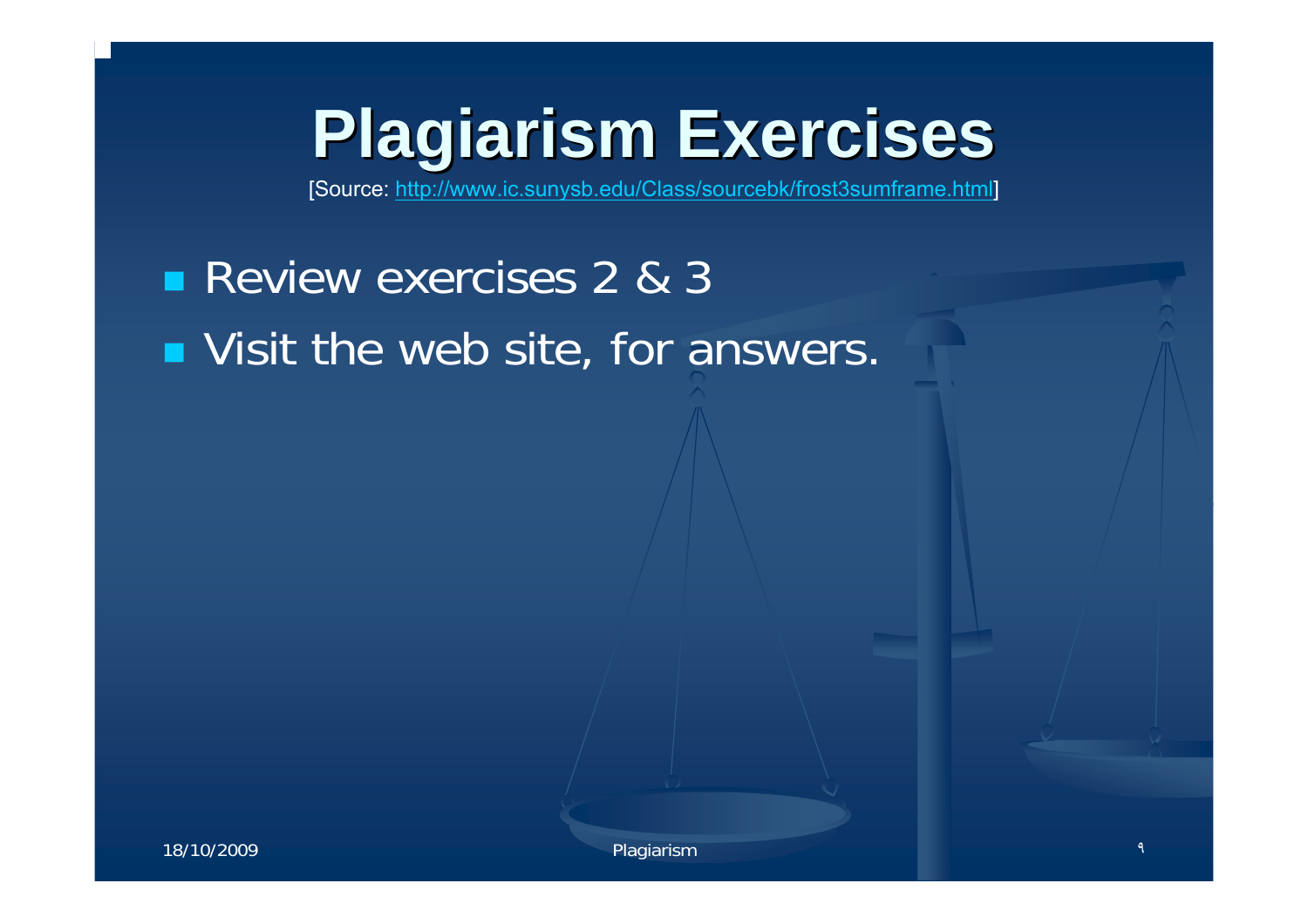## **Plagiarism Example Plagiarism Example**

[Source: [http://dx.doi.org/10.1016/j.clin](http://dx.doi.org/10.1016/j.clinph.2007.07.012) p h.2007.0 7.012 or http://linkinghub.elsevier.co[m/retrieve/pii/S138824570600099X](http://linkinghub.elsevier.com/retrieve/pii/S138824570600099X)]

■ Review the "Notice of Plagiarism" issued by Elsevier at *Clinical Neurophysiology*, Volume 118, Issue 9, September 2007, Page 2123

**Review both the original and the** plagiarized papers

■ Write a "Plagiarism Analysis" report

**Ny "Plagiarism Analysis" report**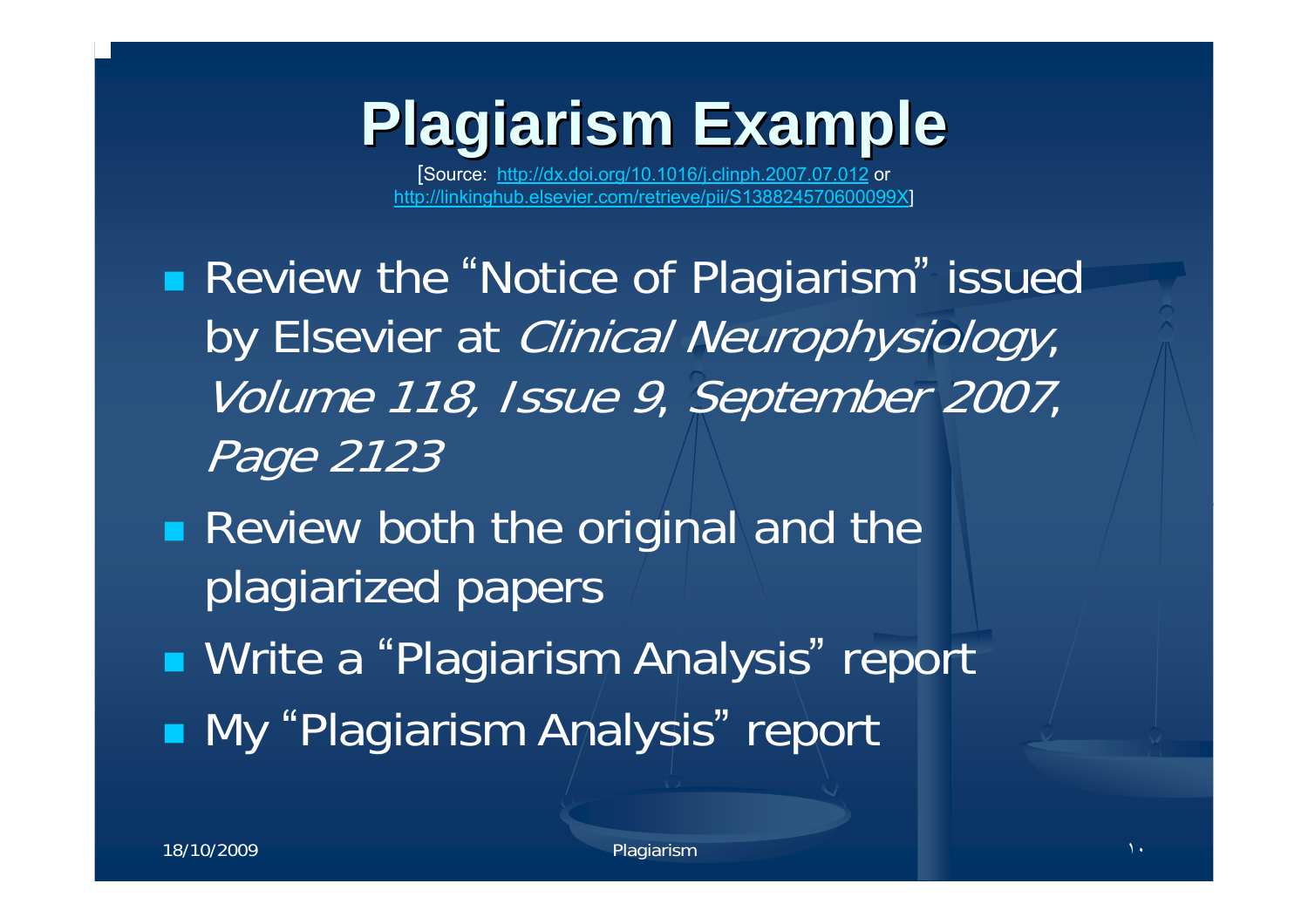## **Dealing with Plagiarism at Concordia University Concordia University**

#### **Academic Code of Conduct**

■ Available at: h[ttp://provost.concordia.ca/academicintegrity/code/](http://provost.concordia.ca/academicintegrity/code/)

#### **ENCS "Expectation of Originality" form**

- $\blacksquare$ Available at: [www.encs.concordia.ca/scs/Forms/expectations.pdf](http://www.encs.concordia.ca/scs/Forms/expectations.pdf)
- **Student Tribunals**
- Academic Hearing Panel (Court)
- **Ny experiences**
- My note on "Profs Against Plagiarism " blog (in Persian) [Source: http://profs-against-plag[iarism.blogspot.com/2009/01](http://profs-against-plagiarism.blogspot.com/2009/01/blog-post_22.html)/blog-post\_22.html]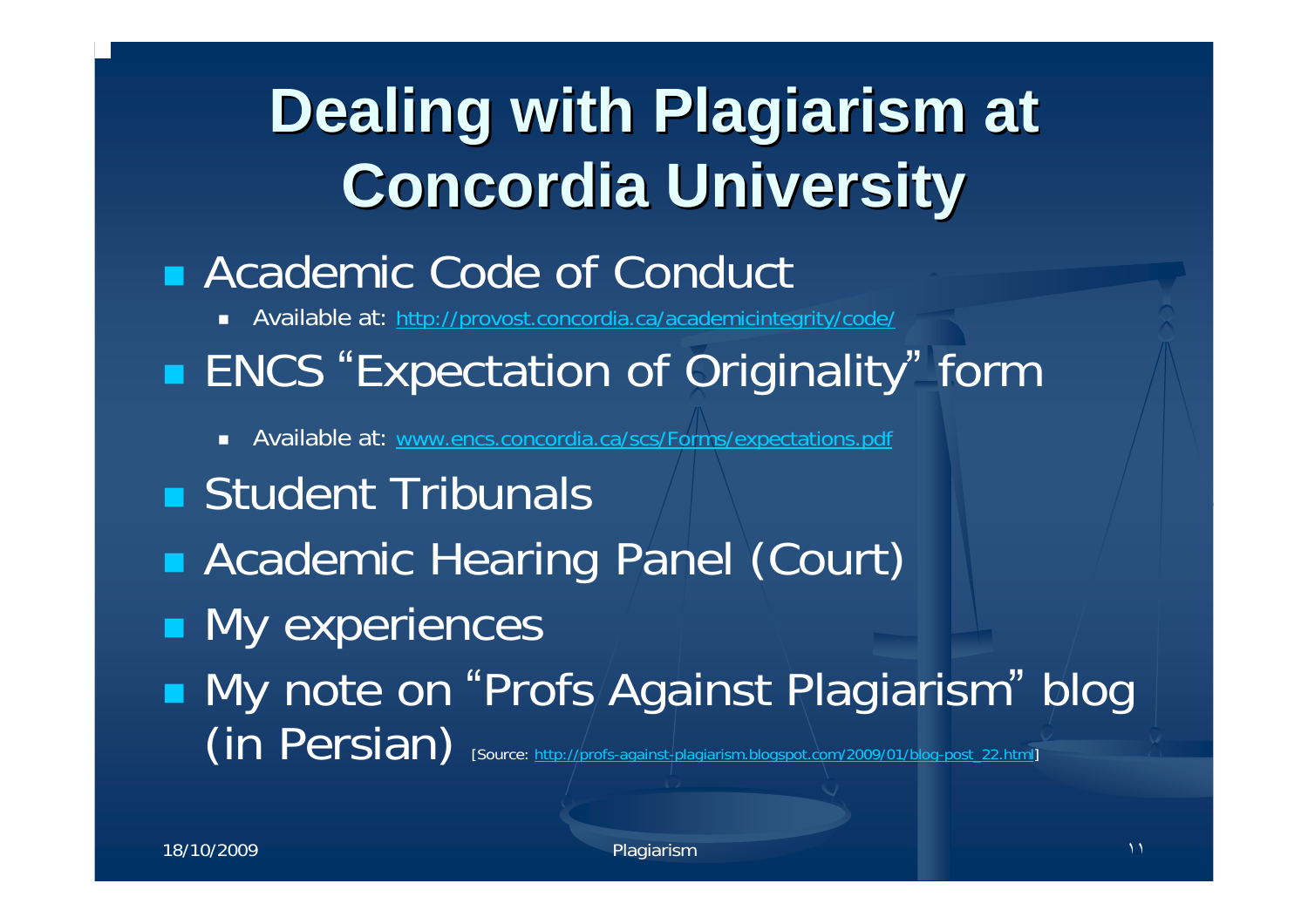#### **Concordia University** *Office of Student Tribunals* report

[Source:<u>http://cjournal.concordia.ca/archives/2009101[5/office\\_of\\_student\\_tribunals\\_annual\\_academic\\_hearing\\_report.php](http://cjournal.concordia.ca/archives/20091015/office_of_student_tribunals_annual_academic_hearing_report.php)</u>

|                                  |                                   |                             |                                 |                                 |                              | TOTAL HEARING REQUESTS               |                                        |                                                               |                | TOTAL AHP\ HELD |                     |                  |
|----------------------------------|-----------------------------------|-----------------------------|---------------------------------|---------------------------------|------------------------------|--------------------------------------|----------------------------------------|---------------------------------------------------------------|----------------|-----------------|---------------------|------------------|
|                                  | <b>INCIDENT</b><br><b>REPORTS</b> | <b>CHARGES</b><br>DISMISSED |                                 | <b>CHARGES</b><br><b>UPHILD</b> |                              | SENT TO<br>AHP BY<br><b>FACLILTY</b> | AHP.<br><b>REQUESTED</b><br>BY STUDENT | AHP PENDING<br><b>FROM</b><br><b>PREVIOUS</b><br><b>YEARS</b> | WITH-<br>DRAWN | <b>UPHELD</b>   | <b>DISMISSED</b>    | AHP PENDING      |
| Faculty                          |                                   |                             | $%$ of<br>incident.<br>reports. |                                 | % of<br>incident.<br>reports |                                      |                                        |                                                               |                |                 |                     |                  |
| Arts &<br>Science                | 186                               | 51                          | 27%                             | 111                             | 62%                          | $\bf 8$                              | 6                                      | 13                                                            | $\overline{2}$ | 14              | $\mathbf{3}$        | 8                |
| <b>ENCS</b>                      | 97                                | 35                          | 36%                             | 50                              | 52%                          | $\overline{2}$                       | $\overline{4}$                         | 9                                                             | $\bf{l}$       | 5               | 3                   | 6                |
| <b>Fine Arts</b>                 | 18                                | $\overline{7}$              | 39%                             | 11                              | 61%                          | $\bf{0}$                             | $\mathbf{1}$                           | $\bf{0}$                                                      | $\overline{0}$ | 1               | $\ddot{\mathbf{0}}$ | $\boldsymbol{0}$ |
| <b>JMSB</b>                      | 88                                | 19                          | 22%                             | 56                              | 64%                          | 8                                    | 1                                      | $\bf{0}$                                                      | 0              | $\bf{0}$        | $\overline{2}$      | 7                |
| School of<br>Graduate<br>Studies | $\overline{9}$                    | 1                           | 11%                             | 7                               | 78%                          | $\!1$                                | $\bf{0}$                               | $\bar{2}$                                                     | 0              | 1               | $\bf 1$             | 1                |
| <b>TOTAL</b>                     | 398                               | 113                         | 28%                             | 235                             | 60%                          | 19                                   | 12                                     | 24                                                            | 3              | 21              | 9                   | $\bf 22$         |
|                                  |                                   |                             |                                 |                                 |                              |                                      | 55                                     |                                                               |                | 30              |                     |                  |
|                                  |                                   |                             |                                 |                                 |                              |                                      | 100%                                   |                                                               | 5%             | 55%             |                     | 40%              |

18/10/20 These numbers include cases pending at the Fuculty level **Internal cases** pending to the Fuculty level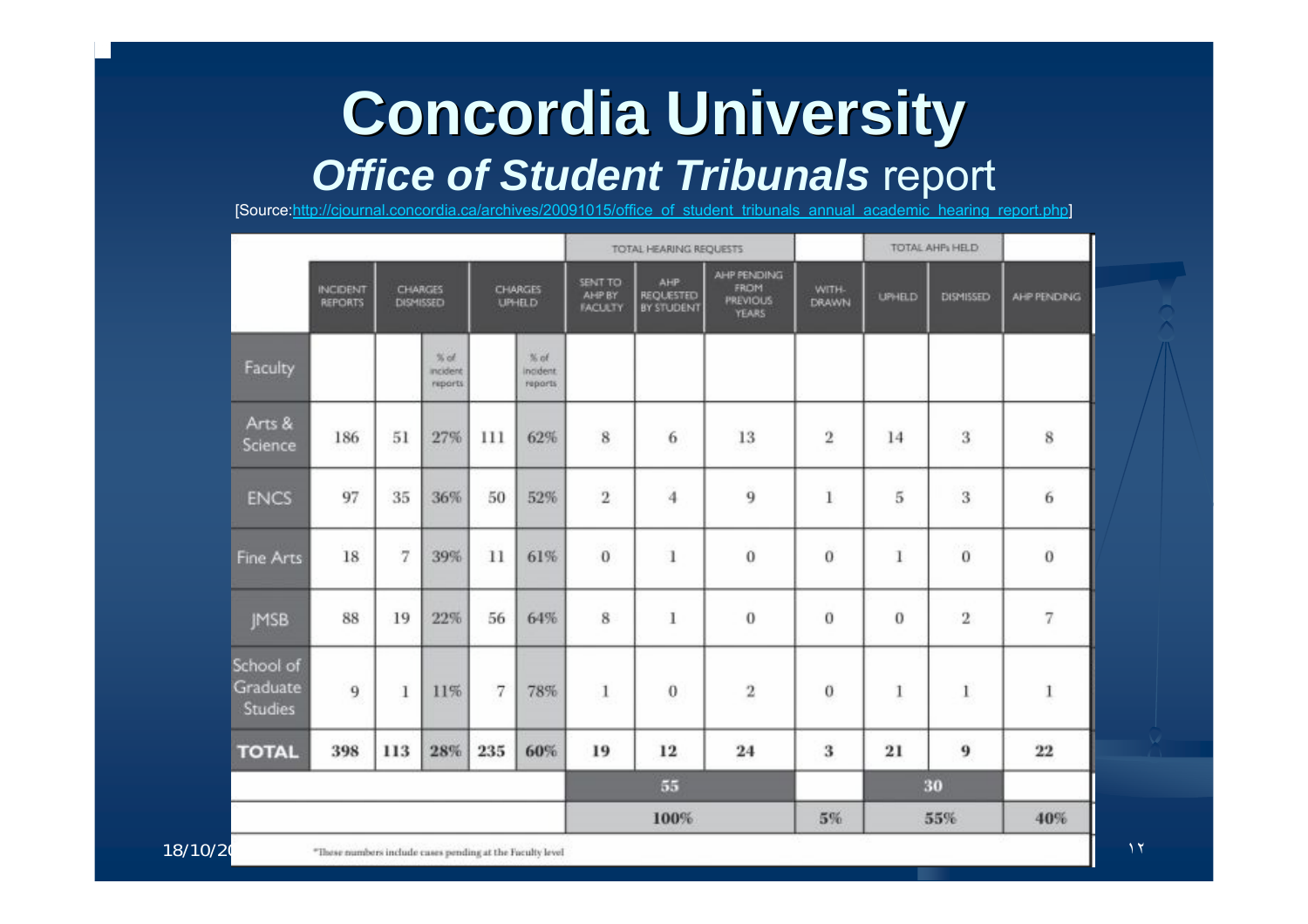### **How to reference a source? How to reference a source?**

There are several citation and style guides

- $\blacksquare$ American Psychological Association (APA) Style Guide
- $\blacksquare$ Modern Languages Association (MLA) Style Guide
- Turabian Style Guide
- п Chicago Manual of Style
- $\blacksquare$  Other Citation Guides
	- IEEE Computer Society Style Guide
- Visit<http://library.concordia.ca/help/howto/citations.html>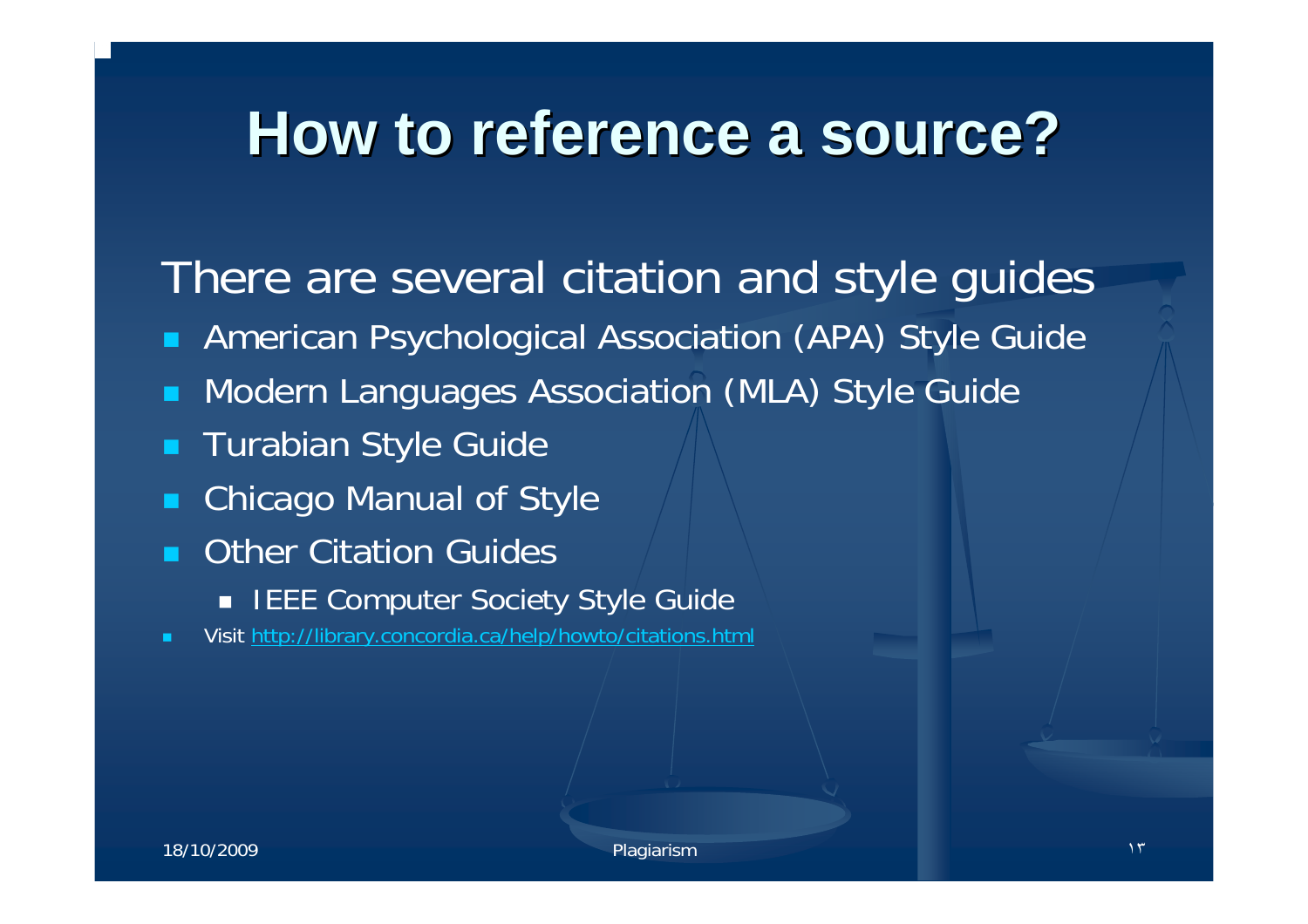## **IEEE Citation Style Guide**

- Guides you on how to cite references in
- Books
- 2.Journal Articles
- 3.Conference Articles
- 4.Patents
- 5. eBooks
- 6. Web addresses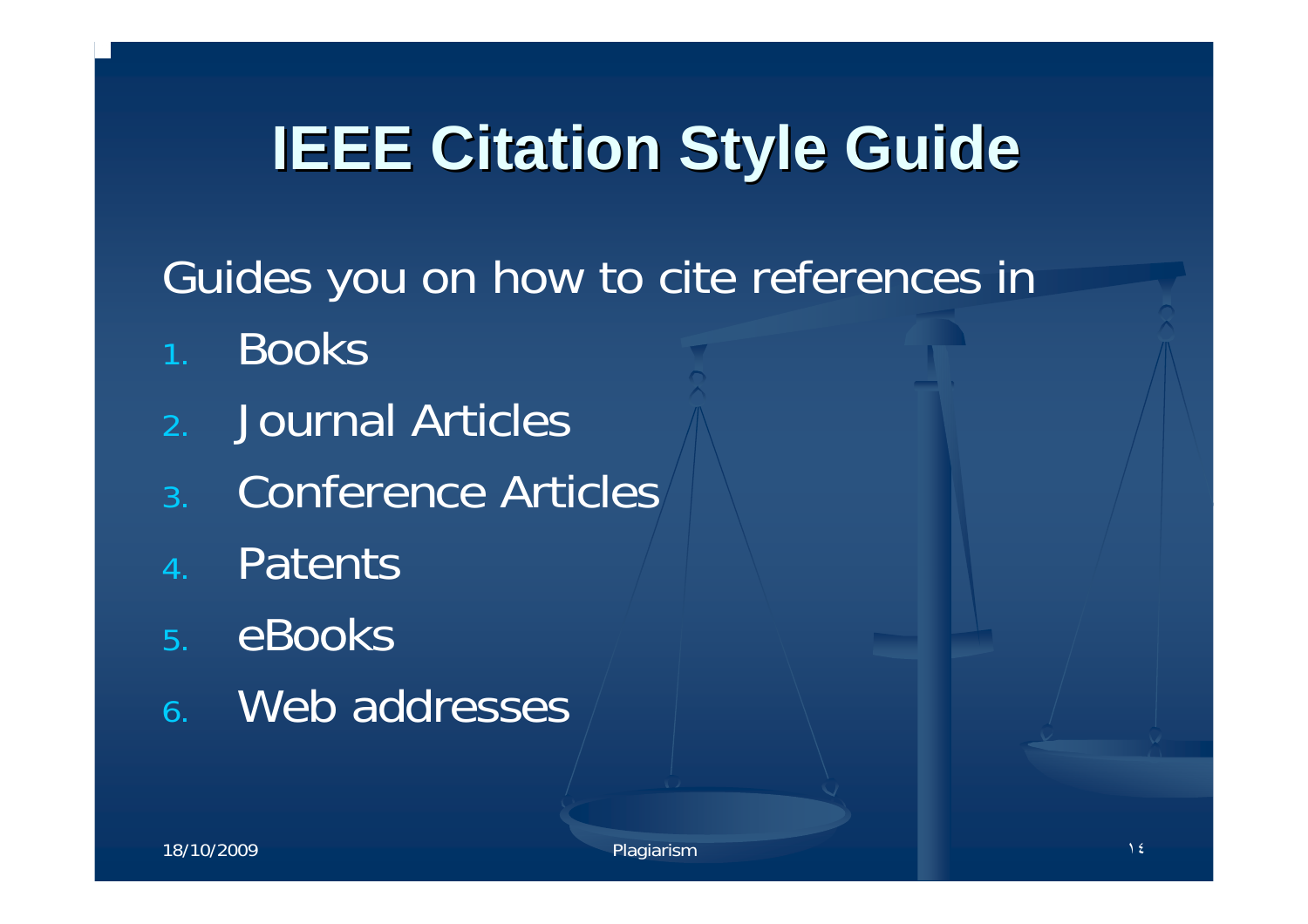### **Further reading Further reading**

- **Concordia University:** http://su[pportservices.concordia.ca/studentadvocateprogram/](http://supportservices.concordia.ca/studentadvocateprogram/)
- Plagiarism Exercises: <http://www.ic.sunysb.edu/Class/sourcebk/frost3sumframe.html>
- **Dr. Kiarash Bazargan:** <http://ece.iut.ac.ir/Faculty/kia/>
- **Indiana University:** http://www.indi[ana.edu/~wts/pa](http://www.indiana.edu/~wts/pamphlets/plagiarism.shtml)mphlets/plagiarism.shtml
- **Rutgers University:** [http://library.camden.rutgers.edu/Educati](http://library.camden.rutgers.edu/EducationalModule/Plagiarism/)onalModule/Plagiarism/
- **u University of Toronto:** [http://www.writing.utoronto.ca/advice/u](http://www.writing.utoronto.ca/advice/using-sources/how-not-to-plagiarize)sing-sources/how-not-to-plagiarize
- Profs Against Plagiarism: <http://profs-against-plagiarism.blogspot.com/>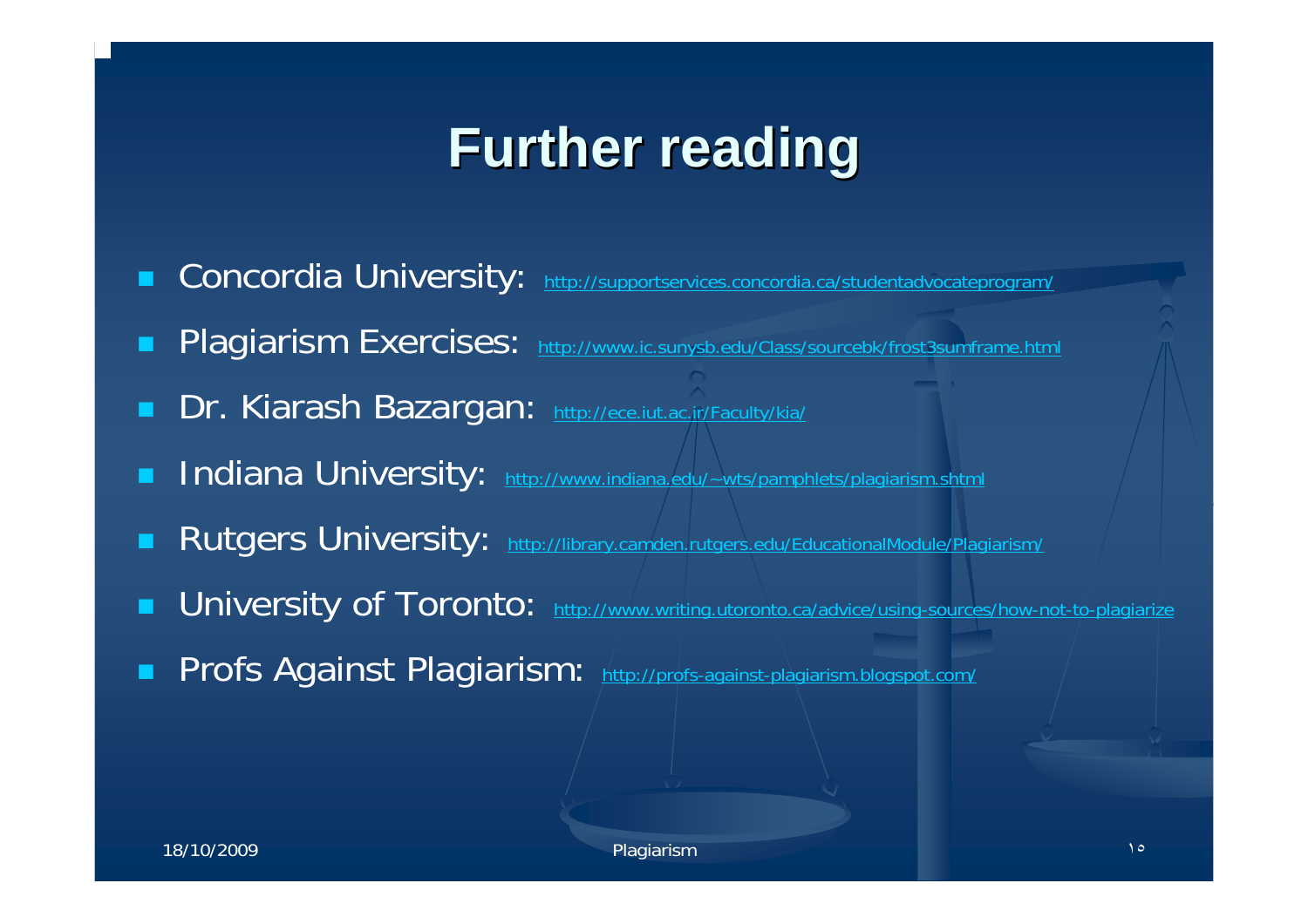#### Don't remember: Wash your hands before writing a paper



[Photo: <u>[http://www2.ul.ie/web/WWW/Services/Human\\_Resources/Health\\_&\\_Safety/Influenza\\_Inform](http://www2.ul.ie/web/WWW/Services/Human_Resources/Health_&_Safety/Influenza_Information)ation</u>]

18/10/2009 **Plagiarism بالمستخدم المتوارد المتوارد ال**مستخدم المتوارد المتوارد المتوارد المتوارد المتوارد المتوار